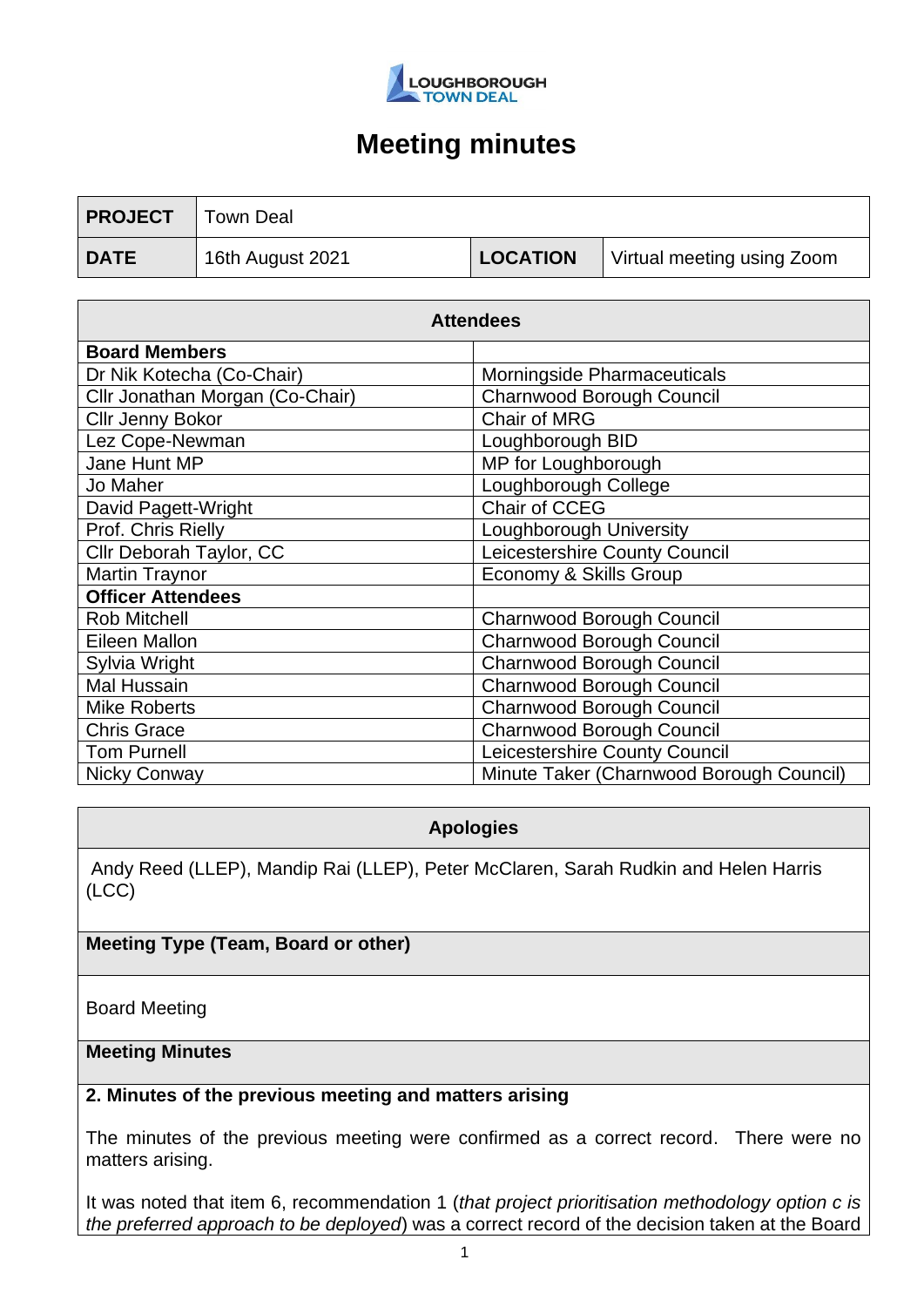

meeting but that during discussions of the Sub-group a hybrid approach including ranking as recommended in option a was chosen as the preferred approach.

### **3. Declarations of Interest**

Jo Maher (Loughborough College) and Chris Rielly (Loughborough University) declared interests during agenda item 4 with regard to discussions of specific projects.

### **4. Project Prioritisation - Update**

Eileen Mallon introduced this report and drew the Board's attention to the following:

- that a Sub-group consisting of independent members, had been nominated by the Board and had met to consider the project prioritisation methodology. The agreed scheme had been circulated to the Board and as no comments had been received, the Sub-group and officers proceeded to evaluate the projects in accordance with the agreed methodology.
- an explanation of the process followed was given. It was noted that the officer scoring was completed by independent officers who did not have an interest in any of the projects being scored.
- there was consistency between the Sub-group and officer scores with the same top five projects and bottom three projects identified, although in a slightly different priority order.
- the recommendations in the report to fund the Hope Bell as a standalone project and to use the remaining £418K as capacity funding to help ensure that each of the projects were delivered to the timescale and quality standards that were required.

Summary of Board discussion:

- whether the identified £414K to support projects in their delivery would be sufficient to support all 10 projects. It could be advisable to delay funding the Hope Bell until it was confirmed that the prioritised projects requiring support could be funded. It was noted that at present no funding or resources beyond the officer team and the Project Manager was available. It was unclear how much funding might be required but it was expected that the smaller organisations were likely to require support; this would become clearer when projects submitted detailed project costings.
- some of the larger projects were likely to have factored in project management support. Any project management requirements were likely to be around coordination and delivery of the project.
- whether match funding had been identified in total across the 10 projects to review against the Town Deal funding. It was noted that this had been one of the key criteria in prioritising the projects.
- that the Hope Bell was important for Loughborough and it could be worthwhile keeping the project in the Town Deal if possible. However it was noted that the funding would be balanced against what was required for project support and it could be advisable to inform the Hope Bell Project lead that it would be funded on a conditional basis.
- that up to 5% of the funding could be allocated for programme management costs and this would be approximately £800K. This could be allocated as a support fund but it would be disappointing to not fund the Hope Bell by being over cautious.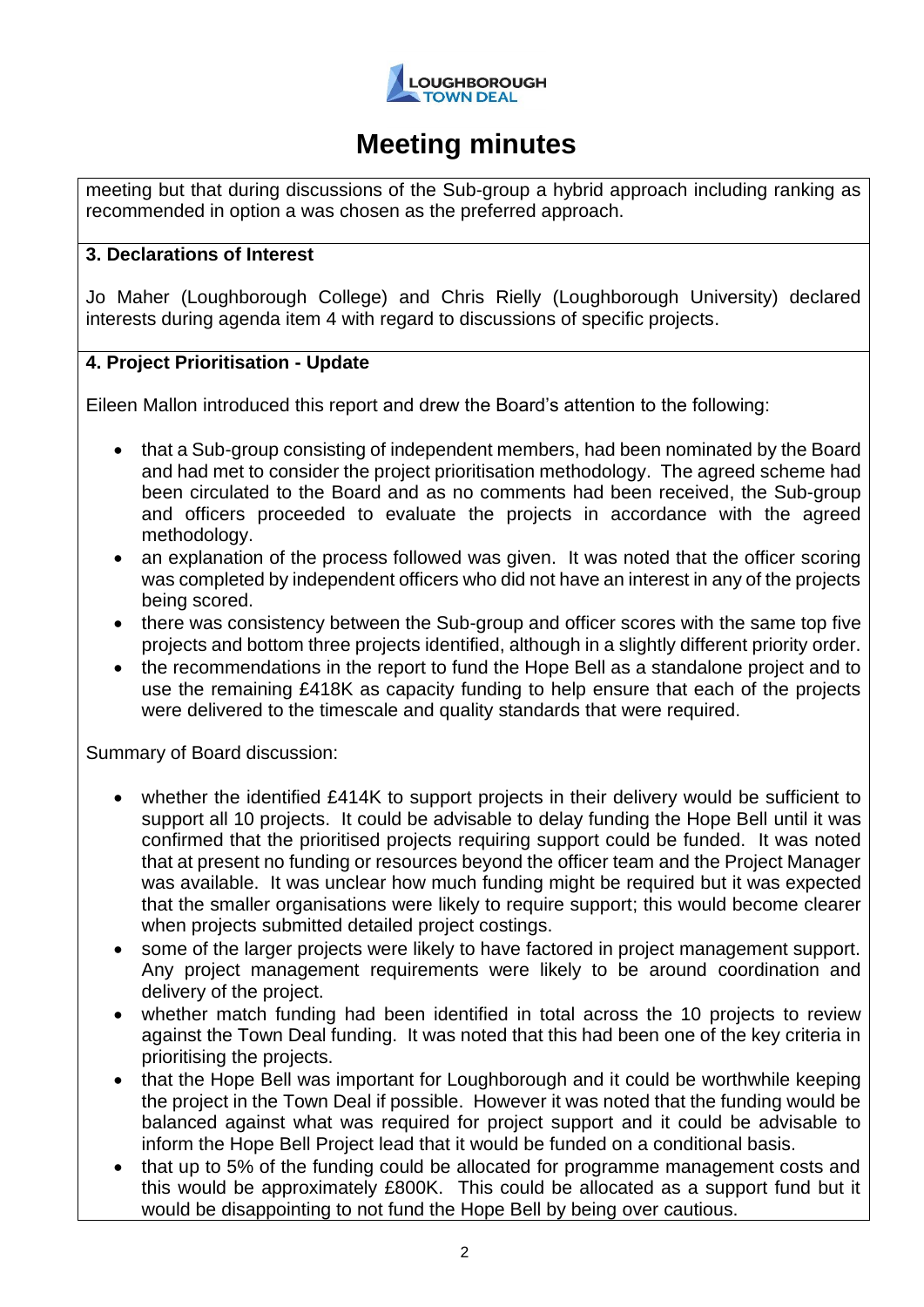

• that the costs for each project could fluctuate significantly, particularly in the current climate. The recent pandemic and other international events were influencing the construction industry in terms of competitiveness, availability, and willingness to work with smaller projects. The contingency fund was likely to be required at the point of going out to tender as costs could spiral at this point. The 10 prioritised projects were chosen for their robustness of business cases and had confirmed their confidence in the accuracy of their project cost structures.

Board members thanked the Sub-group and officers for the work carried out to prioritise the projects within time pressure.

The Project Manager explained that the submission of project summary documents could be staggered up to August 2022. At this stage the Board was required to agree the chosen projects to be submitted to MHCLG for the funding allocated. The next stage would include more detailed costings and identification of project management requirements.

The Sub-group members present stated that they considered the process followed to prioritise the projects put before the Board today had been transparent and fair, and a cautious approach should be taken.

### **Recommendations Agreed**:

- 1. That the Board considers and approves the projects selected and move them on to the next stage of delivery.
- 2. That the Board approves the rescoping of the Links and Lanes project to the amount of approximately £400k. Subject to the Project Lead developing the full scope and budget.
- 3. That the Board approves the retention of the remainder of the MHCLG funding of approximately £414 k for the costs towards supporting the projects for the development of Business Case and the Public Sector Equalities Duties (PSED) and towards other costs related to the management of the Town Deal Programme.
- 4. That a further report is presented at a future Board meeting which sets out how the £414k may be spent.
- 5. That the Board considers keeping the projects not selected to move forward as reserves for either new funding opportunities or if the selected projects are not able to move forward.
- 6. That the Board authorises the project team to confirm the preferred options with MHCLG, as the basis of the final Town Deal Heads of Terms Agreement.

### **5. Next Steps**

The Town Deal Project Manager introduced this report and explained the next steps to be taken. He confirmed that the Project Leads were already completing the three documents required by MHCLG and noted that the time taken by MHCLG once the summary documents had been submitted was still undetermined. He advised that the Board should consider which projects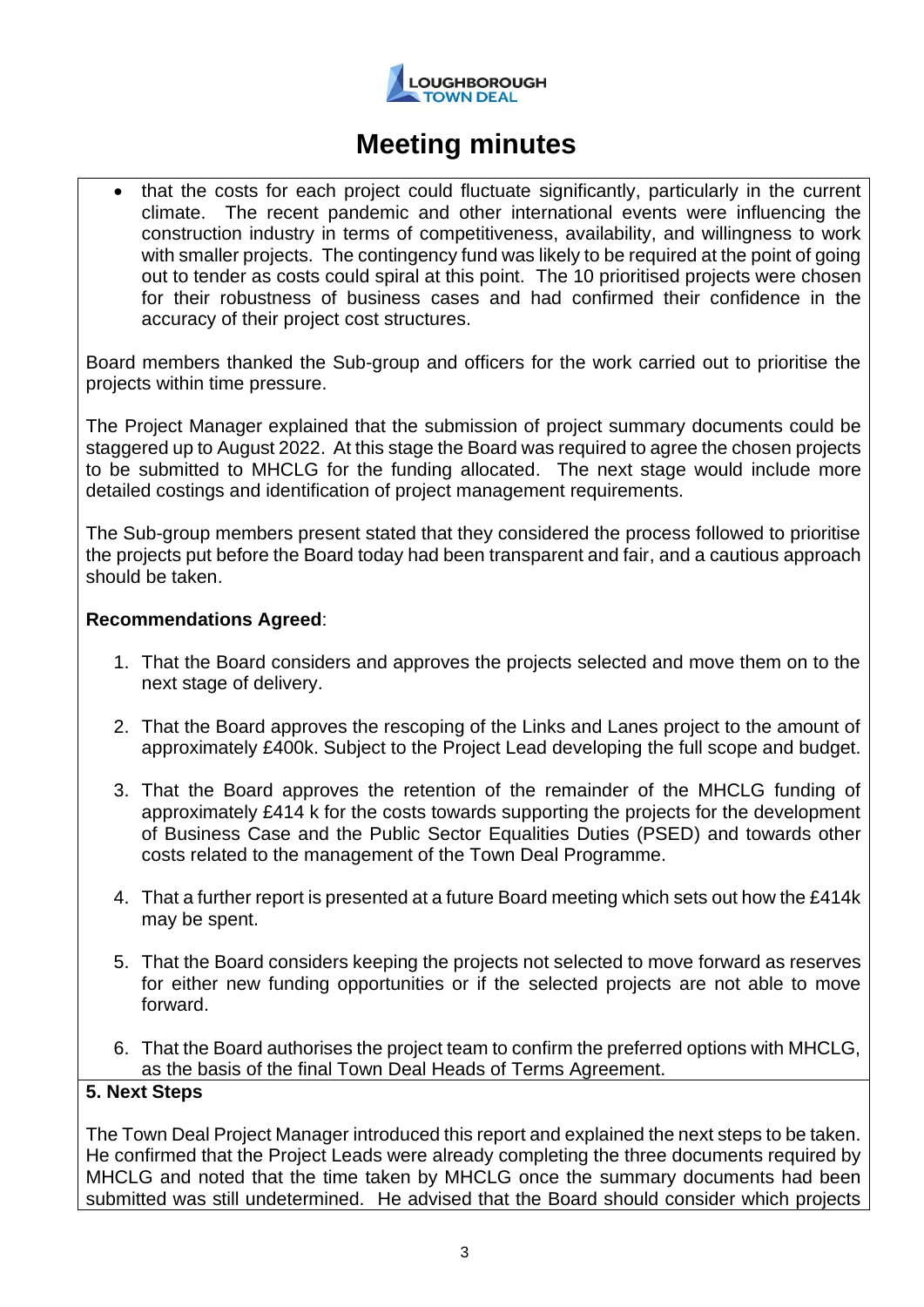

could be fast tracked, that a Project Assurance Framework and Programme Management Structure was required, and external expertise could be beneficial in progressing the projects.

Summary of Board discussion:

- that the best approach for developing a programme management structure could involve a sub-group as previously identified, or a new sub-group to be formed, potentially focusing on investment, consisting of three or four independent members supported by officers.
- the level of commitment that could be required if Board members sponsored a project and the challenges this could pose in relation to conflicts of interest of board members linked to some of the projects. A sub-group could consider the roles and responsibilities and identify areas where there could be closer involvement.
- whether the use of an independent third party specialist consultant to assist projects in developing business cases and PSED assessments was required. An overall consultant could provide consistency across the projects, but larger organisations were likely to have already identified project management support (e.g. Generator Project) and others might not require support (e.g Flood Mitigation Project). It could be advantageous to have synergy across the projects by employing consultants already engaged with the bigger projects to minimise confusing advice. It was critical to meet the MHCLG deadlines and the use of consultancy support could expedite this. However, in managing associated risks it could be acceptable to employ a consultant only if a project was at risk of not delivering. If project management was left to individual projects to arrange, a certain level of assessment would be required to ensure the projects met MHCLG requirements.
- what the role of the Community Consultation and Engagement Group (CCEG) and Member Reference Group (MRG) would be going forward. It was important that engagement and communication with the wider community and customers was transparent and that the Group members felt involved in the decision making.
- that fast tracking as many projects as possible could be beneficial, and could be submitted successively in October, January and August. Government funding could become available, particularly in relation to underspends in its capital programme.
- what support was available from ARUP. Officers could meet with ARUP to understand the different approaches being taken at this stage by other Town Deals in relation to transparency and good governance.

The Chief Executive stated that he considered the Prioritisation Sub-group had worked well and that an investment sub-group could be preferable. The amount of support required by smaller projects would become clearer once the cost analyses had been completed and some projects would already have engaged consultants. With regard to the role of CCEG and MRG going forward this would need to be carefully reviewed to ensure clear communication of the Board's decisions.

The Strategic Director, Community Planning and Housing stated that the majority of projects, when challenged, were confident in their costs and ability to deliver and may have included their own project management requirements. However some projects had indicated project management support would be welcome. It was important to be mindful of ensuring that the next step in the process was transparent and that decisions made were coherent and adhered to good governance. As part of the BID submission, post-bid community engagement and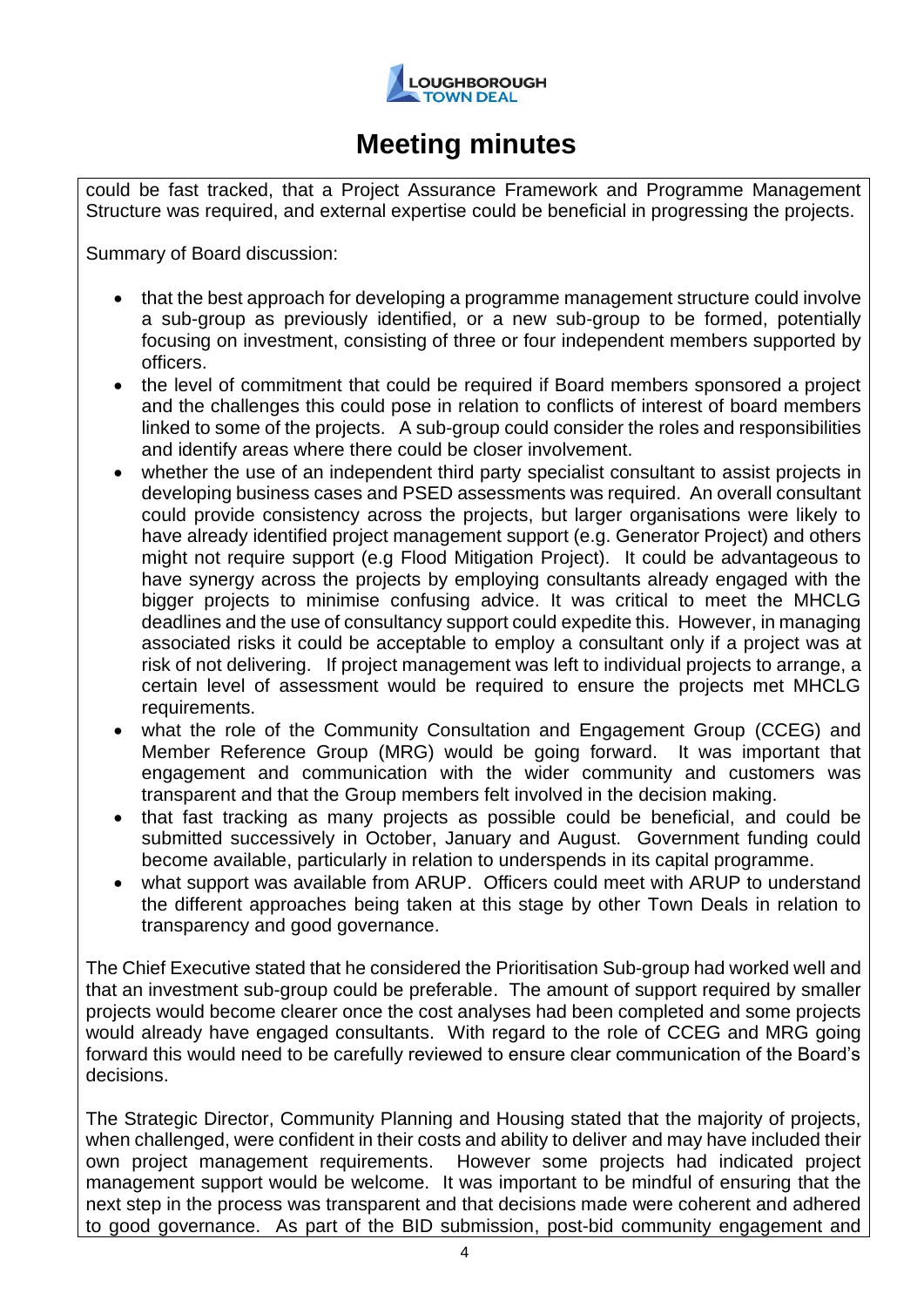

consultation was a requirement of MHCLG and this would continue with further clarification on the roles of CCEG and MRG.

*Jane Hunt MP joined the meeting.*

*One minutes' silence was held by the Board at 11am following the tragic events in Plymouth on Thursday evening, as a mark of respect to those who lost their lives.*

The Co-chair noted that during discussions at the regional Town Deal Chairs meetings, communication with communities was recognised as important, in particular for ARUP and MHCLG.

### **Recommendations Agreed**:

- 1. That Project leads to complete and return the MHCLG documents on or before 23rd August 2021 to the Town Deal Project Manager.
- 2. That the Board and the S151 Officer set a date of no later than  $25<sup>th</sup>$  August 2021 to sign off the MHCLG documents.
- 3. That the Board advise the Town Deal Project Team to:
	- i. develop proposals for the completion of Business Cases and PSED assessments.
	- ii. set a meeting(s) to develop the Programme Management Structure ahead of the next proposed Town Deal Board meeting in September 2021.
	- iii. develop templates to capture and record project information.
	- iv. identify the projects that can be fast tracked for earlier submission of the Summary Document to MHCLG
	- v. set out proposals for the expenditure of up to £414k (MHCLG payment) towards costs for programme management.
	- vi. develop proposals for the development of a Project Assurance Framework.
- 4. That the Board considers the Member roles and responsibilities in the delivery stage of the programme (point 6.5).

### **The Board agreed the following further recommendations:**

5. That the four independent Board Members continue with its Sub-group and meet before the next Board meeting to consider the programme management structure, Project Assurance Framework and next steps, including appropriate processes for managing transparency and good governance.